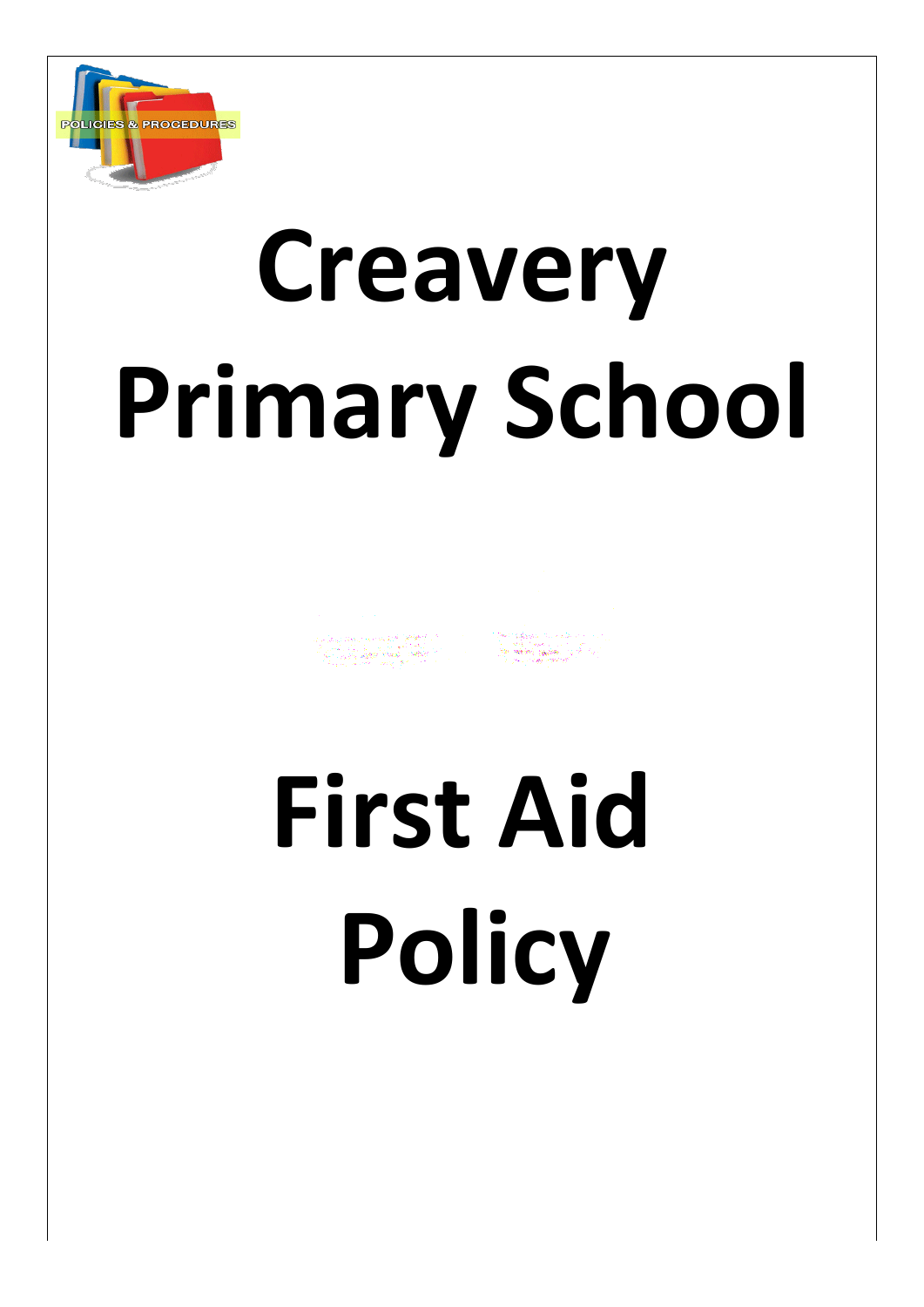# Creavery Primary School

# First Aid Policy

## **First Aid Policy**

The Governors and Head Teacher of Creavery Primary School accept their responsibility under the Health and Safety (First Aid) regulations 1981 and acknowledge the importance of providing First Aid for employees, children and visitors within the school

The Governors are committed to the authority's procedure for reporting accidents and recognise their statutory duty to comply with the Reporting of injuries, diseases and dangerous occurrences regulations 1995.

The Provision of First Aid within the school will be in accordance with the Authority's guidance on First Aid in school.

| Signed |  |
|--------|--|
|        |  |

Head Teacher

Date \_\_\_\_\_\_\_\_\_\_\_\_\_\_\_\_

Signed \_\_\_\_\_\_\_\_\_\_\_\_\_\_\_\_\_\_\_\_\_\_\_\_\_\_

Chairman of Board of Governors

Date \_\_\_\_\_\_\_\_\_\_\_\_\_\_\_\_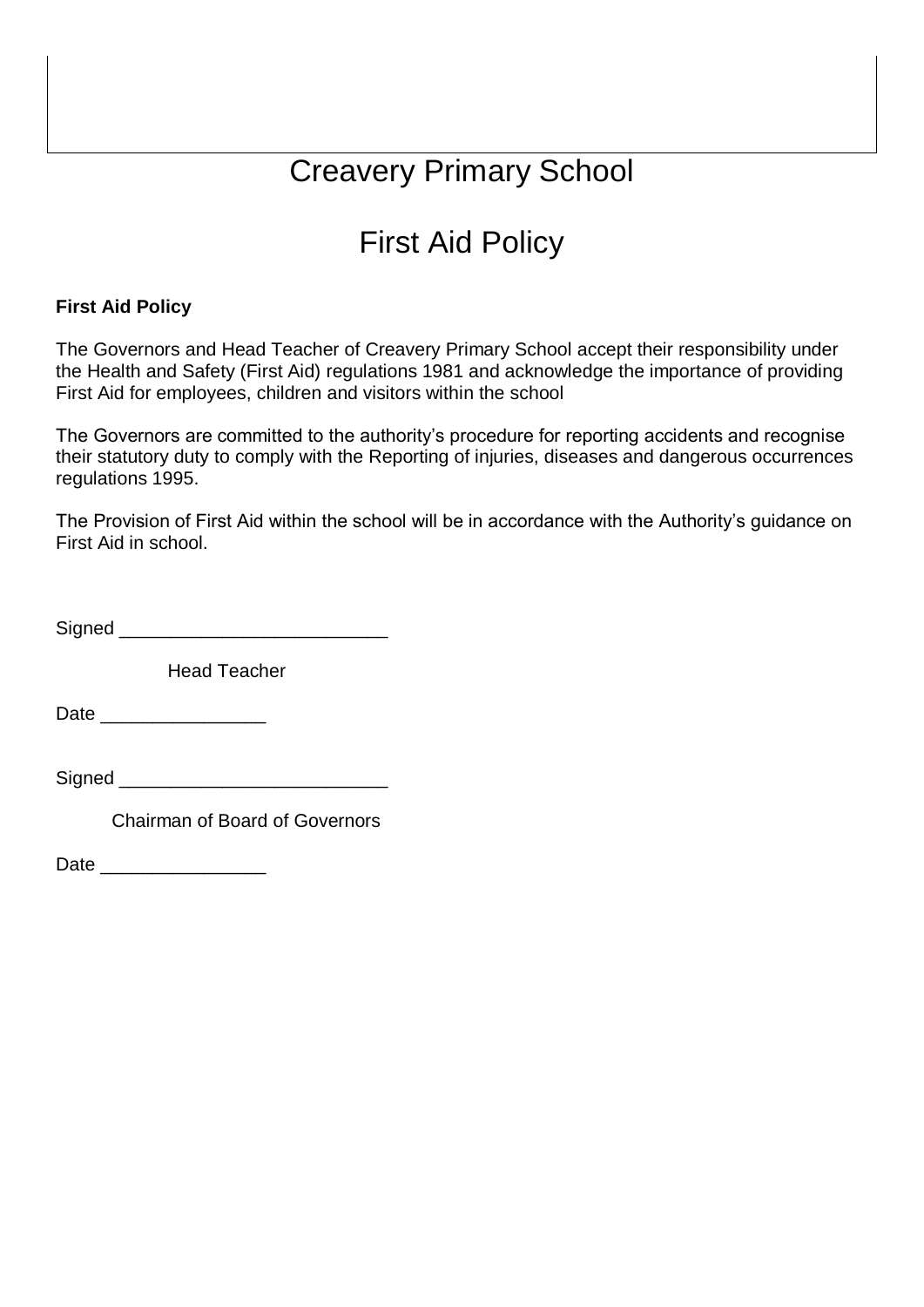# **Statement of First Aid Organisation**

The school's arrangement for carrying out the policy include nine key principles.

- Places a duty on the Governing body to approve, implement and review the policy.
- Place individual duties on all employees.
- To report, record and where appropriate investigate all accidents.
- Record all occasions when first aid is administered to employees, pupils and visitors.
- Provide equipment and materials to carry out first aid treatment.
- Make arrangements to provide training to employees, maintain a record of that training and review annually.
- Establish a procedure for managing accidents in school which require First Aid treatment.
- Provide information to employees on the arrangements for First Aid.
- Undertake a risk assessment of the first aid requirements to the school.

### **Arrangements for First Aid**

Materials, equipment and facilities.

The school will provide materials, equipment and facilities as set out in the DFEE 'Guidance on First Aid for schools'.

There is a First Aid Kit in each of the classrooms.

The contents of the kits will be checked on a regular basis by Mrs Linda Hall.

Appointed persons for First Aid are Mrs Linda Hall and Miss Louise Dunwoody.

Other staff will be trained as necessary eg. Residential trip.

# **Off-site activities**

At least one first aid kit will be taken on all off site activities, along with individual pupil's medication such as inhalers etc.

# **Information on First Aid Arrangements**

The Head Teacher will inform all employees at the school of the following:

- The arrangements for recording and reporting accidents.
- The arrangements for First Aid.
- Those employees with qualifications in First Aid.
- The locations of First Aid Kits.

In addition, the head teacher will ensure that signs are displayed throughout the school providing the following information:

- Names of employees with first aid qualifications.
- Location of first aid boxes.

All members of staff will be made aware of the school's first aid policy.